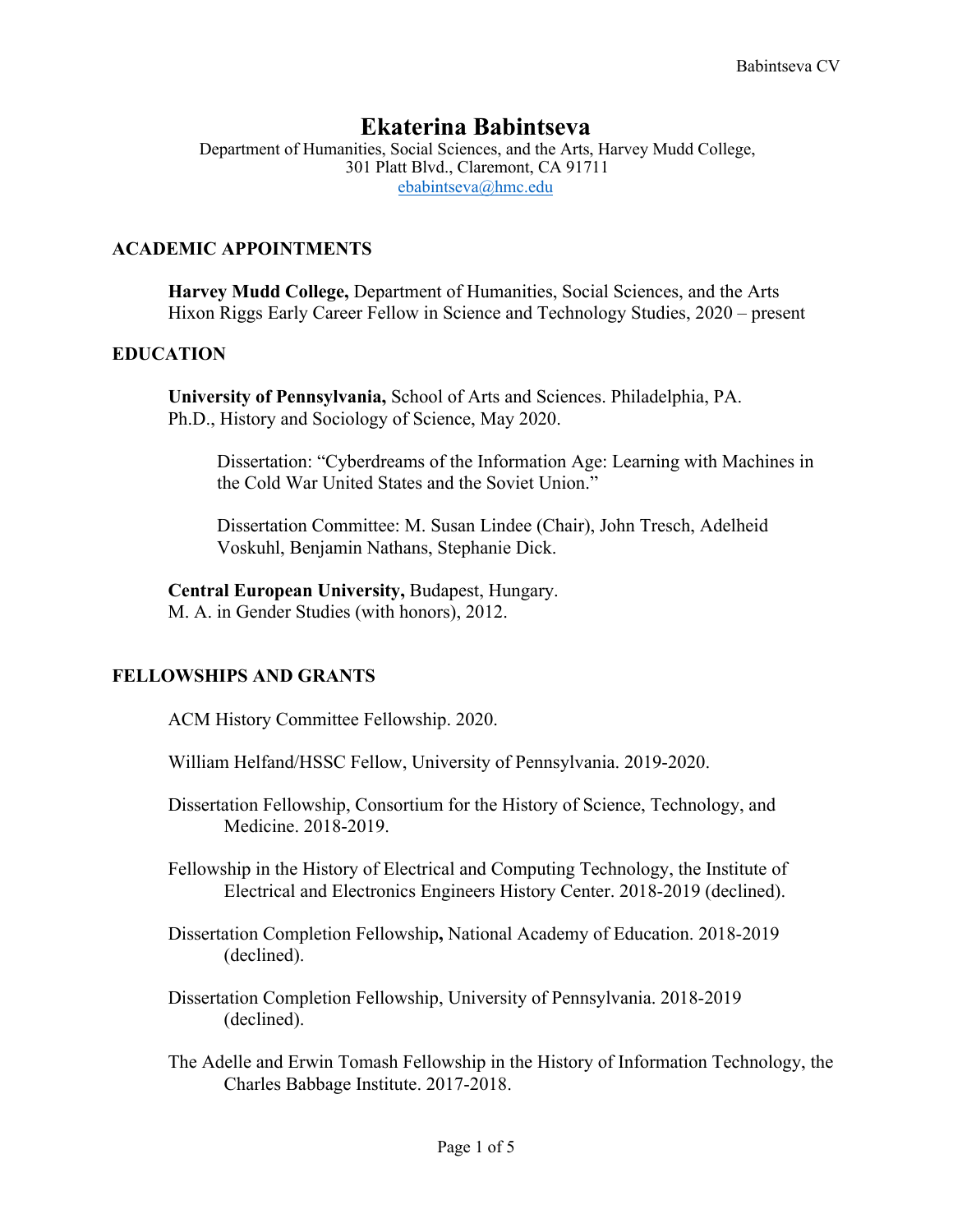Dissertation Research Fellowship, University of Pennsylvania. 2017-2018.

- Fellowship in the History of Electrical and Computing Technology, the Institute of Electrical and Electronics Engineers History Center. 2017-2018 (declined).
- The Graduate and Professional Student Assembly Research Travel Grant, University of Pennsylvania. 2017.

Teece Fellowship, University of Pennsylvania. 2016.

The Arthur L. Norberg Travel Fund, the Charles Babbage Institute. 2016.

Travel Grant, Society for the History of Technology. 2016.

Bers Fund Fellow, University of Pennsylvania. 2015.

Travel Grant, Society for the History of Technology. 2014.

Travel Grant, University of Pennsylvania. 2014.

Benjamin Franklin Fellowship, University of Pennsylvania. 2013-2018.

Master's Scholarship, Central European University. 2011-2012.

Alumni Scholarship, Central European University. 2011-2012.

IREX Global UGRAD Fellowship. 2008-2009.

# **PEER-REVIEWED PUBLICATIONS**

- "From Pedagogical Computing to Knowledge Engineering: The Many Lives of Lev Landa's Algo-Heuristic Theory," in *Abstractions and Embodiments*, edited by Stephanie Dick and Janet Abbate. Johns Hopkins University Press (submitted)
- "'Overtake and Surpass:' Soviet Algorithmic Thinking as a Reinvention of Western Theories," in *Cold War Social and Behavioral Sciences: International and Transnational Entanglements,* edited by Mark Solovey and Christian Daye. Palgrave Macmillan (accepted).

# **OTHER PUBLICATIONS**

"The Development of Computer-Based Education in the Cold War United States and the Soviet Union (Norberg Grant)," in *Charles Babbage Institute Newsletter* 38 (2016): 19-22.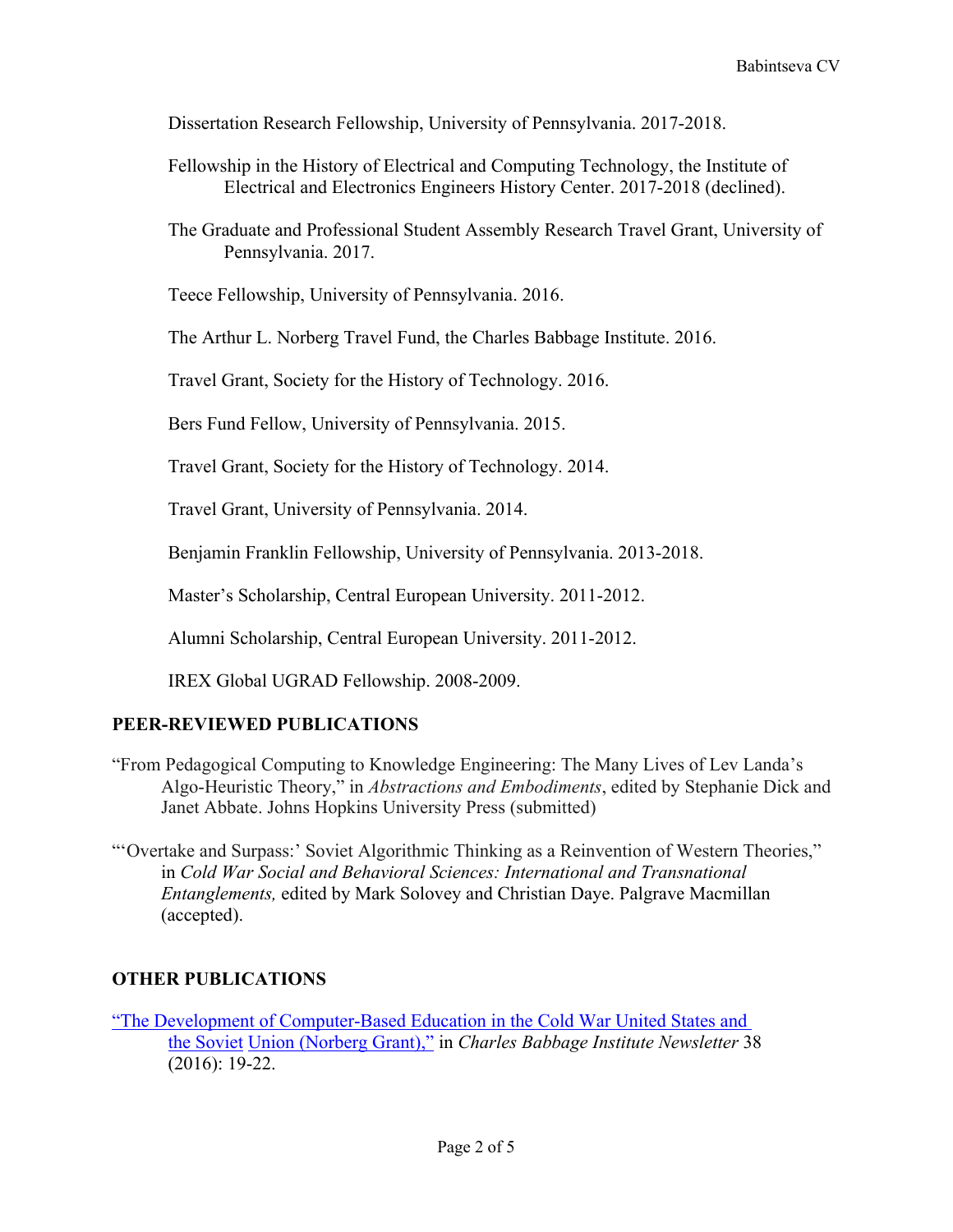## **CONFERENCES AND INVITED PRESENTATION**

#### **Conferences**

- "Creative Thinking Control: Lev Landa and his Algo-Heuristic Theory," the 2nd International Conference on Heuristics: Motivation, Orienting, and Modeling Invention *(a cognitive science conference)*, Balatonfüred, Hungary, August 2019.
- "Soviet Psychology and the Information Age: Algorithms, Creativity, Heuristics," European Society for the History of the Human Sciences meeting, Budapest, Hungary, July 2019.
- "The Cybernetic Effect: Soviet Mind Research in the 1960s and 1970s," Networks: The Creation and Circulation of Knowledge from Franklin to Facebook, American Philosophical Society, Philadelphia, June 2019.
- "Formalizing Creativity: Teaching Computers and Soviet Research in Artificial Intelligence," Towards the History of Artificial Intelligence*,* Columbia University, New York City, May 2019.
- "Creativity for the Information Age: Algorithms, Heuristics, and Soviet Psychology of Thinking in the 1960s-1970s," History of Science Society, Seattle, November 2018.

*Panel Organizer: "All Too Human: Formalizations, Models, and Algorithms in the 20th-Century Human Sciences."*

- "Technologies of Creativity: Minds, Algorithms, and Education in the Mid-Century Soviet Union," Society for the History of Technology, St. Louis, October 2018.
- "The Cybernetic Effect: The Origins of Soviet Psychology of Thinking," History of Science Society, Toronto, November 2017.
- "Technologies of Creativity: Psychology of Thinking and Computer-Based Education in the Soviet Union," Special Interest Group for Computers, Information, and Society, Philadelphia, October 2017.
- "Trading PLATO: US-Soviet Cooperation in Computer-Based Education," Society for the History of Technology, Philadelphia, October 2017.
- "Mind Management: Soviet Projects in Computer-Based Education," UCSB/GWU/LSE International Graduate Student Conference, Santa Barbara, April 2017.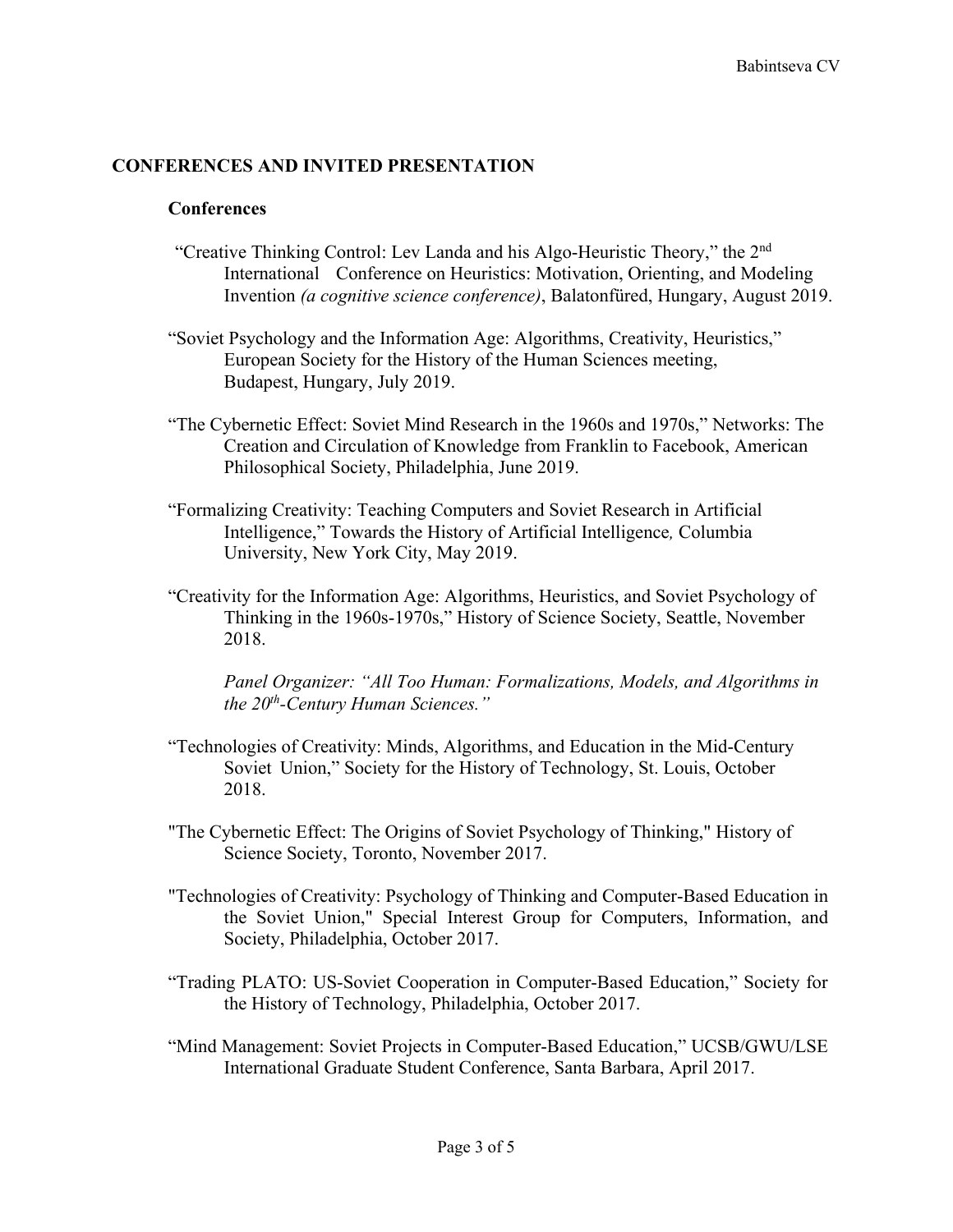- "The Management of the Mind: American Influence on the Soviet Psychology of Learning," Midwest Junto for the History of Science*,* Bloomington, March 2017.
- "From Drills to Critical Skills: The Developments of the PLATO computer in post-World War II United States," Society for the History of Technology*,* Singapore, June 2016.
- "Between Life and Mechanism: The Notion of Information in Warren McCulloch's Theory," Special Interest Group for Computers, Information, and Society, Dearborn, November 2014.

### **Invited Presentations and Workshops**

- "How to Make Learning Rational: Soviet Psychology of Thinking in the 1960s," Cold War Social and Behavioral Sciences: International and Transnational Entanglements, University of Toronto, May 2019.
- "Eugenics Movement," lecture delivered March 2015 for Prof. Jonathan Moreno's *Bioethics,* Department of History and Sociology of Science, University of Pennsylvania.

## **CONFERENCES ORGANIZED**

Conference "Sorting Brains Out: Tasks, Tests, and Trials in the Neuro- and Mind Sciences, 1890-2015," co-organized with Prof. John Tresch, Tabea Cornel, and Matthew Hoffarth, University of Pennsylvania, September 18-19, 2015.

### **TEACHING EXPERIENCE**

### **University of Pennsylvania, College of Liberal and Professional Studies. Instructor.**

*The Information Age.* Summer 2018.

### **University of Pennsylvania, School of Arts and Sciences and Wharton School of Business. Teaching Assistant.**

*Value Creation and Value Capture in American Business History,* Prof. Daniel Raff. Spring 2017, Fall 2017, Spring 2018, and Fall 2018 (Grader).

*Technology and Society*, Prof. Etienne Benson. Spring 2016 (Grader).

*Comparative Medicine,* Prof. Projit Mukharji. Fall 2015

*Bioethics*, Prof. Jonathan Moreno. Spring 2015.